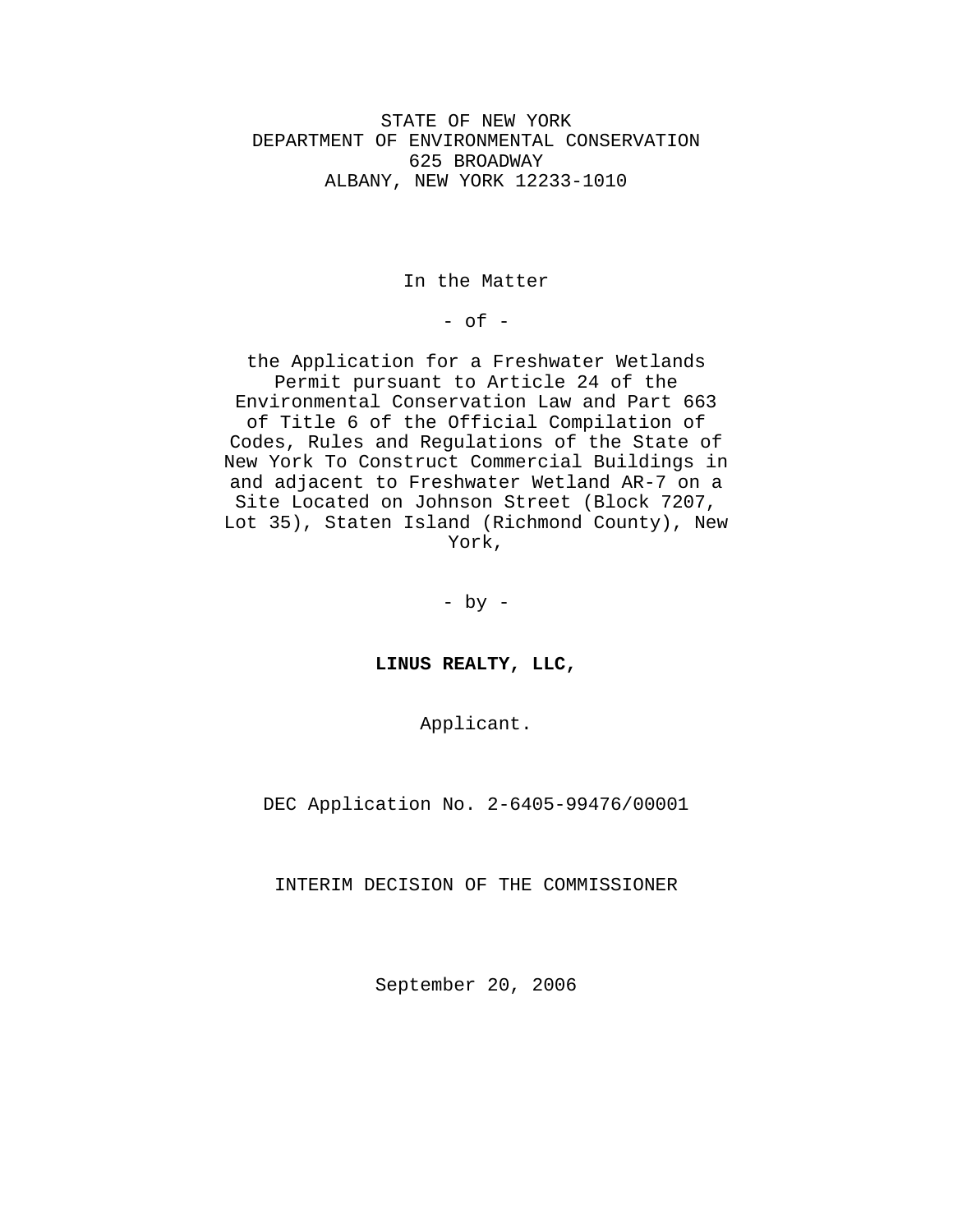# INTERIM DECISION OF THE COMMISSIONER

Linus Realty, LLC ("Linus Realty" or "applicant") applied to the New York State Department of Environmental Conservation ("Department" or "DEC") for a freshwater wetlands permit to construct ten commercial buildings and parking areas in and adjacent to Freshwater Wetland AR-7, a Class I wetland, on Johnson Street (Block 7207, Lot 35), in Staten Island, Richmond County, New York (the "site"). The matter was referred to the Office of Hearings and Mediation Services ("OHMS") and assigned to Administrative Law Judge ("ALJ") Daniel P. O'Connell.

Previously, the New York State Freshwater Wetlands Appeals Board ("FWAB") had directed the Department to issue a freshwater wetlands permit to Opal Investments, a prior owner of the site (Opal Investments v Zagata, Order and Decision, Index No. 92-10, July 23, 1998 ["FWAB Decision"]). In an issues ruling dated November 2, 2005 ("Issues Ruling"), ALJ O'Connell determined that the FWAB Decision did not "run with the land," and, accordingly, did not bind the Department with respect to the pending application of Linus Realty.

Linus Realty appealed the ALJ's Issues Ruling and for the reasons discussed in this Interim Decision, the ALJ's Issues

-1-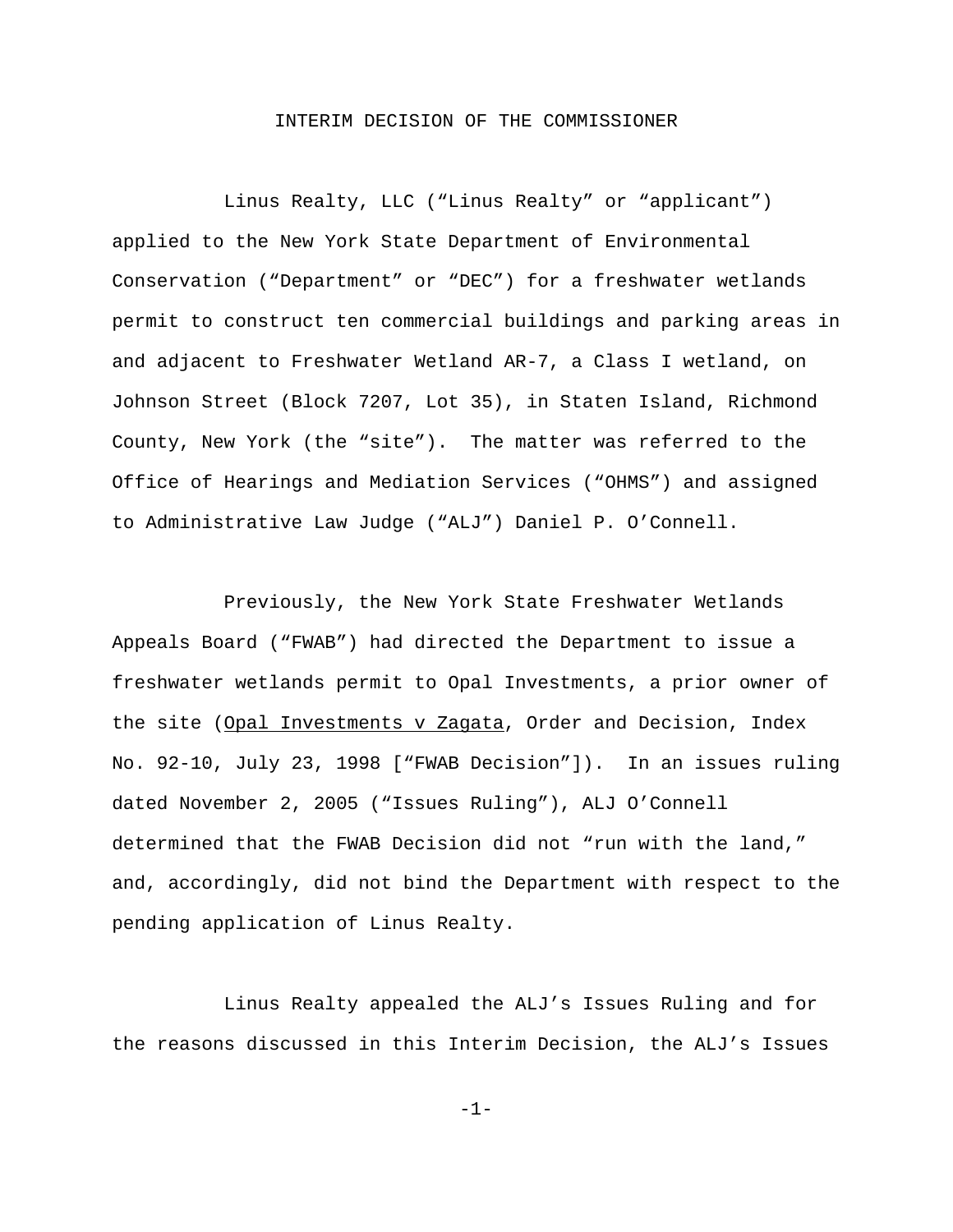Ruling is affirmed.

### BACKGROUND

In 1981 the Department prepared a tentative freshwater wetlands map for Richmond County (Staten Island). After public hearings were held, a second tentative map was filed in 1986 which approximately doubled the acreage of land designated as wetlands (see FWAB Decision, at 1). On September 1, 1987, a final freshwater wetlands map for Richmond County that incorporated the additional wetland acreage was promulgated and filed.

As a result of this "double mapping," the State Legislature in 1987 enacted section 24-1104 of the Environmental Conservation Law ("ECL") to provide relief to certain landowners in Richmond County whose property had not appeared on the tentative freshwater wetlands map that the Department filed in 1981, but was subsequently identified as wetlands in the later mapping. ECL 24-1104 authorized FWAB to "affirm, reverse, modify, or remand, with recommendations" the DEC Commissioner's designation of a property as wetlands or any related order or decision where a particular property owner had suffered unnecessary hardships arising from the designation of its

-2-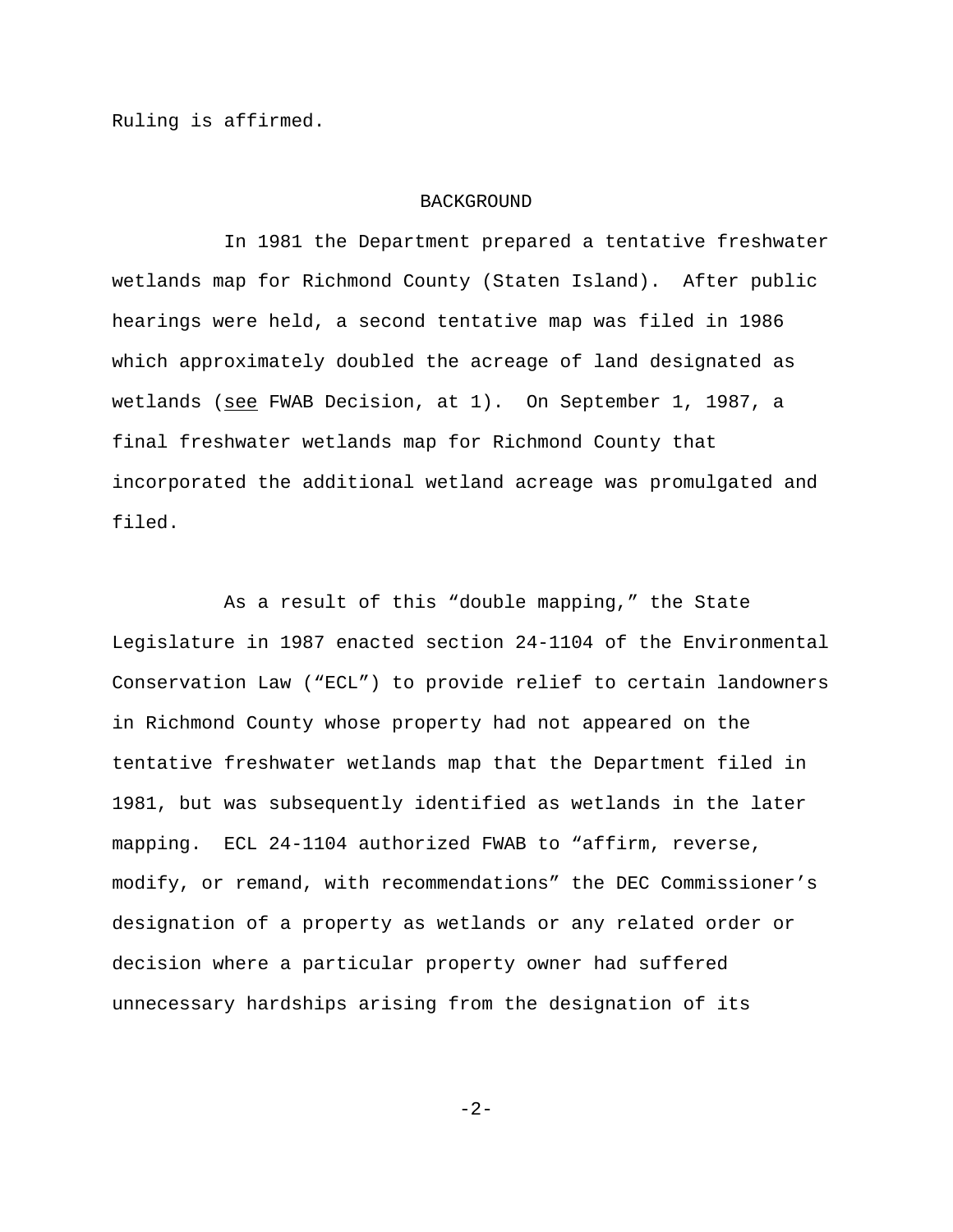property as wetlands in the later mapping (ECL 24-1104[1]).<sup>1</sup>

# – Opal Investments

Developers Joseph and Frank J. Vigliarolo, the principals of Opal Investments, purchased the site, as well as additional property in the vicinity of the site in the early 1960's (FWAB Decision, at 3). Although the initial mapping of freshwater wetlands in 1981 did not identify any wetlands on the site (see id. at 3, 8), the later mapping designated a portion of the site as freshwater wetland.

In 1988, Opal Investments filed an application for a freshwater wetlands permit relating to the construction of a proposed warehouse and light industrial complex on the site. Opal Investments entered into negotiations with the Department to arrive at an approvable development plan. However, Opal Investments concluded that the plan that Department staff would accept was economically infeasible "in light of the location of [a] ravine crossing diagonally through the entire parcel and the resultant high cost of mitigation" (FWAB Decision, at 5).

<sup>&</sup>lt;sup>1</sup> ECL 24-1104 expired on June 30, 1992 (<u>see</u> L 1987, ch 408, § 7, as amended L 1988, ch 671, § 2). Any proceeding commenced under ECL 24-1104 prior to its expiration date was to continue until a final determination was rendered  $(id.)$ .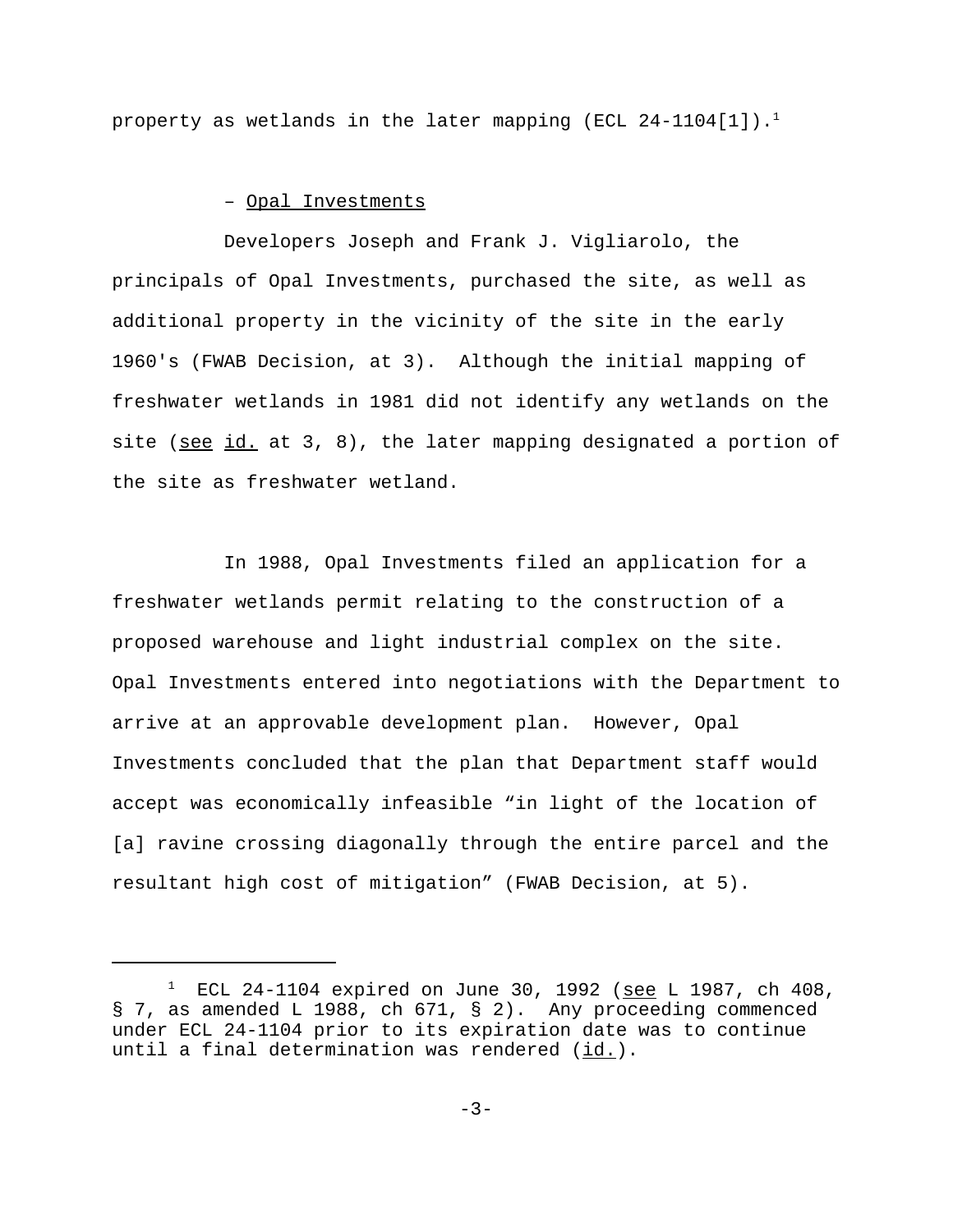Subsequently, Opal Investments petitioned FWAB for relief pursuant to the hardship provisions under ECL 24-1104 (FWAB Decision, at 1). Opal Investments also appealed the Department's designation of freshwater wetlands on the site, but subsequently withdrew that portion of its appeal (id.).

A hearing was conducted before the FWAB on July 10, 1996, and a decision was issued on July 23, 1998. At the hearing, the principals of Opal Investments indicated that they had made decisions and taken actions in reliance on the fact that the site was not on the 1981 freshwater wetlands map (see FWAB Decision, at 5, 8). The onsite wetland, which was identified in the later mapping, was described, in part, as a ravine at the bottom of which was a water course that transported water between two more valuable wetland segments (see id. at 5, 6, 9). A downstream section of the wetland consisting of emergent marsh was also identified (see id. at 7). In order to preserve areas of the wetland system, Opal Investments proposed to pipe the water course as it crossed the site (see  $id.$  at 9).

The FWAB determined, among other things, that Opal Investments had suffered an unnecessary hardship because of the "double-mapping" (id., at 7) and directed that the Department issue a freshwater wetlands permit to Opal Investments (see id.

 $-4-$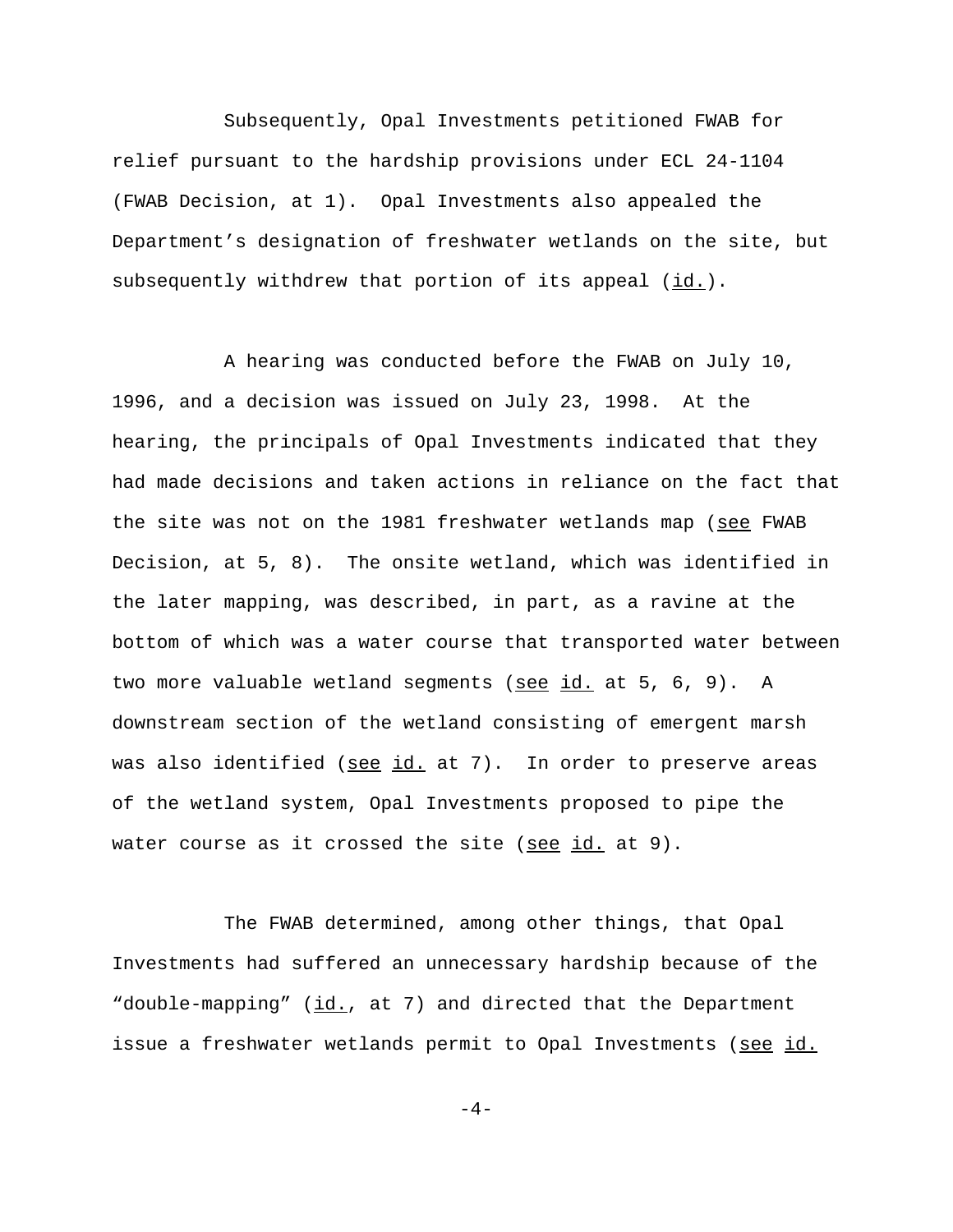at 9). The FWAB concluded that, "upon balance, [Opal Investments'] hardship outweighs the value of this particular wetland segment"  $(i_d)$ . FWAB concurred with Opal Investments' environmental consultant that "on these facts, piping of the water course as it traverses the appellants' property would preserve other sections of the concededly very valuable AR-7 [wetland] system"  $(id.$  [emphasis added]).<sup>2</sup> The FWAB ordered the DEC to issue a permit to the appellants for the development of Block 7207, lot 35 in Wetland AR-7, "consistent with [the FWAB's] findings herein" (id.).

However, following the issuance of the FWAB Decision, Opal Investments never submitted a detailed description of the proposed project to the Department and, thus, did not finish the application process. Consequently, Department staff did not issue a freshwater wetlands permit to Opal Investments.<sup>3</sup>

 $^2$  The FWAB noted that while it had previously found, in certain cases, that the DEC's processing of permit applications had added to an appellant's hardship, it did not find that to be the case here (see FWAB Decision, at 9).

<sup>3</sup> According to Linus Realty, Opal Investments "lacked funds to proceed with the permit process and development" (Applicant's Memorandum of Law in Support of Motion for Order without Hearing dated April 19, 2005 ["Applicant's Memorandum"], at 4; see also Affidavit of Joseph Ferdinando in Support of Motion for Order without Hearing dated April 19, 2005 ["Ferdinando Affidavit"],  $\P 5$ ).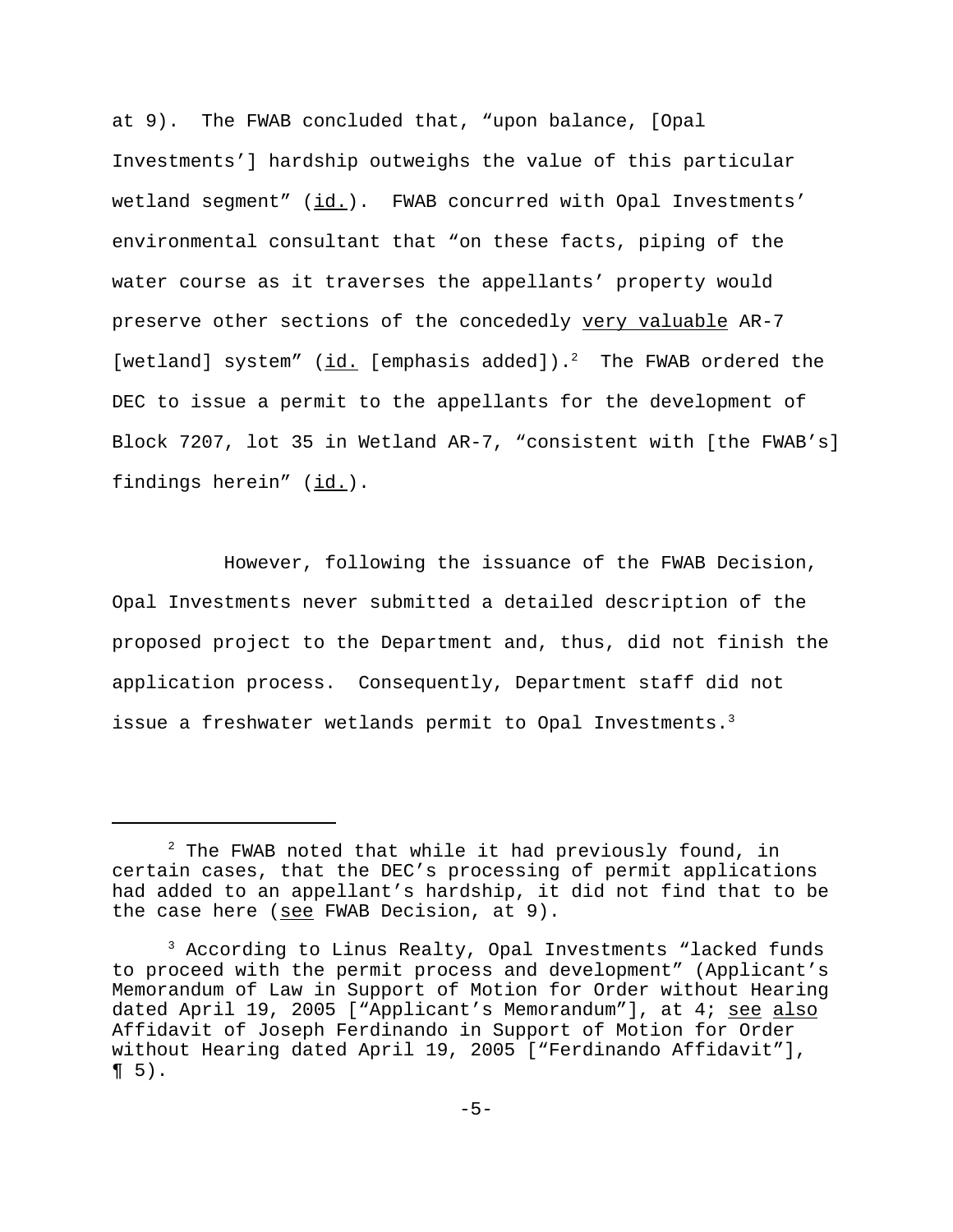# – Linus Realty Application

In January 2003, Linus Realty acquired the site from Taz L.P. and Frank Vigliarolo. Linus Realty subsequently filed an application dated July 28, 2003 with the Department for a freshwater wetlands permit as part of its proposed development of the site. In its application, Linus Realty indicated that it planned to fill the site's ravine.

On September 4, 2003, Department staff issued a notice of incomplete application to Linus Realty. A second notice of incomplete application was issued on January 14, 2004. Both notices identified deficiencies in the application and listed the information that had to be provided in order to satisfy the standards for permit issuance.

By letter dated June 30, 2004 ("Denial Letter"), Department staff denied the permit application on the grounds that the proposed project failed to comply with the applicable regulatory standards contained in section 663 of title 6 of the Official Compilation of Codes, Rules and Regulations of the State of New York ("6 NYCRR").<sup>4</sup> In the Denial Letter, Department staff

<sup>4</sup> Specifically, the Denial Letter noted that the project "involves the construction of commercial buildings within the wetland and within extreme proximity to the wetland and will degrade wetland functions such as flood control and wildlife habitat, reduce the ability of the wetland to provide water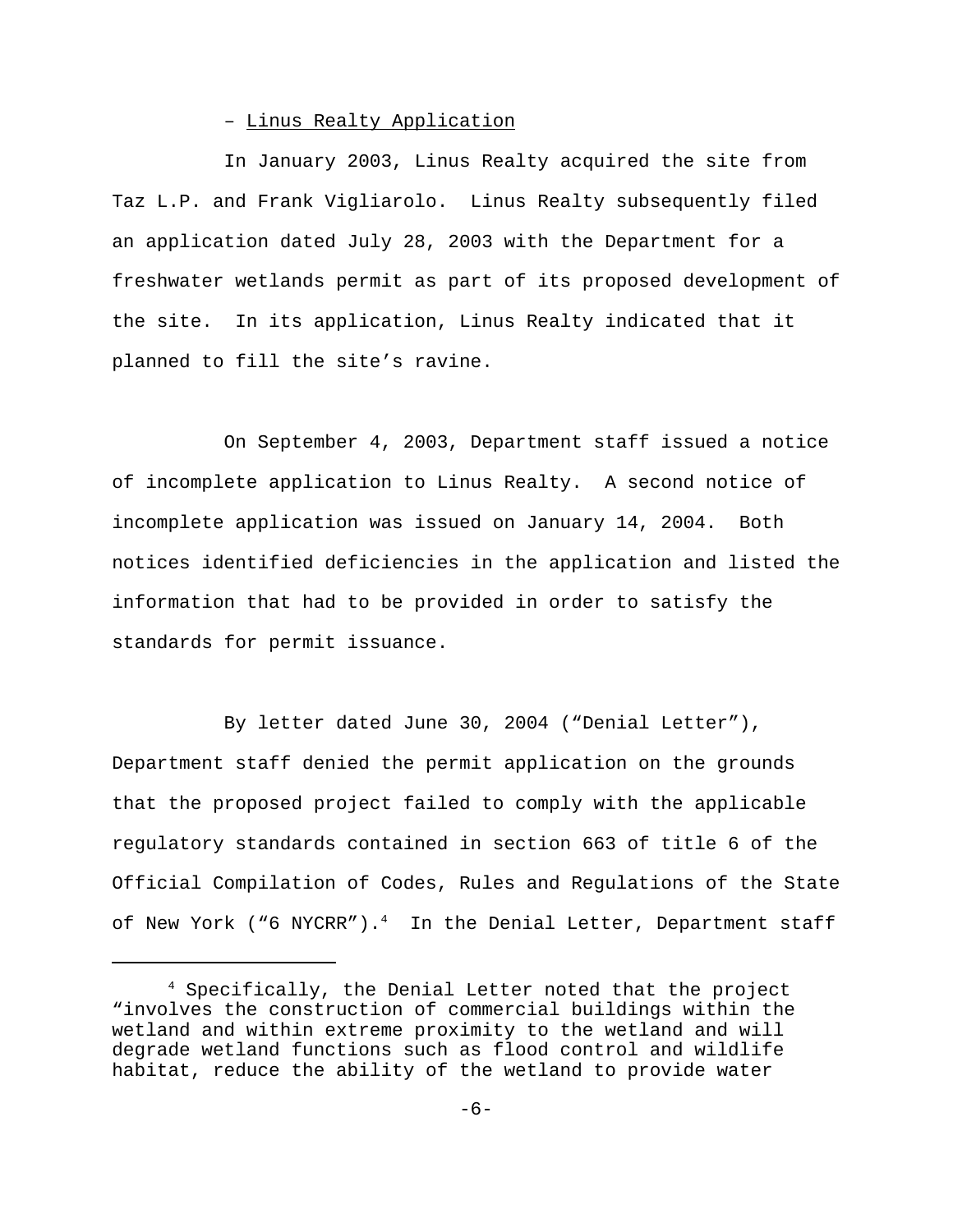also noted that the FWAB Decision had no binding effect with respect to Linus Realty's application, and that the project proposed by Linus Realty was different from the project previously proposed by Opal Investments.5

quality and erosion control benefits, add to the pollutant load of the wetland, and diminish the open space and aesthetic benefits of the wetland" (Denial Letter, at 2).

5 The Denial Letter read, in pertinent part:

"An additional matter associated with the project location and this application is a decision by the Department's Freshwater Wetlands Appeals Board (Index No. 92-10) in the appeal of Frank and Joseph Vigliarolo d/b/a Opal Investments. In that decision, the Freshwater Wetlands Appeals Board confirmed that the watercourse traversing the property at issue was properly mapped as part of Freshwater Wetland AR-7, but held that Joseph and Frank Vigliarolo had suffered a personal hardship. The Board ordered the DEC to issue a permit 'to the appellants' in accordance with the Board's findings. Following the Board's decision, the Vigliarolo Brothers did not obtain the permit from the DEC, but instead transferred ownership to Linus Realty LLC, a third party to whom the hardship decision does not apply. Since the Board's decision pertained to the appellants, Frank and Joseph Vigliarolo d/b/a Opal Investments, in that proceeding only, and since Linus Realty was not a party of the hardship appeal, Linus Realty LLC can claim no benefit from the Freshwater Wetlands Appeals Board decision. Therefore the Board's decision has no bearing on the decision making for this application and the decision is based on the permitting standards in 6 NYCRR Part 663 as presented above.

"Even if the Board's decision had binding effect with respect to the applicant as new owner, the pending application would be subject to denial because it proposes the filling of the ravine. As a result, the water flow across the subject site would be severely restricted and regulated areas both upstream and downstream of the applicant's property would be negatively affected" (Denial Letter, at 2-3).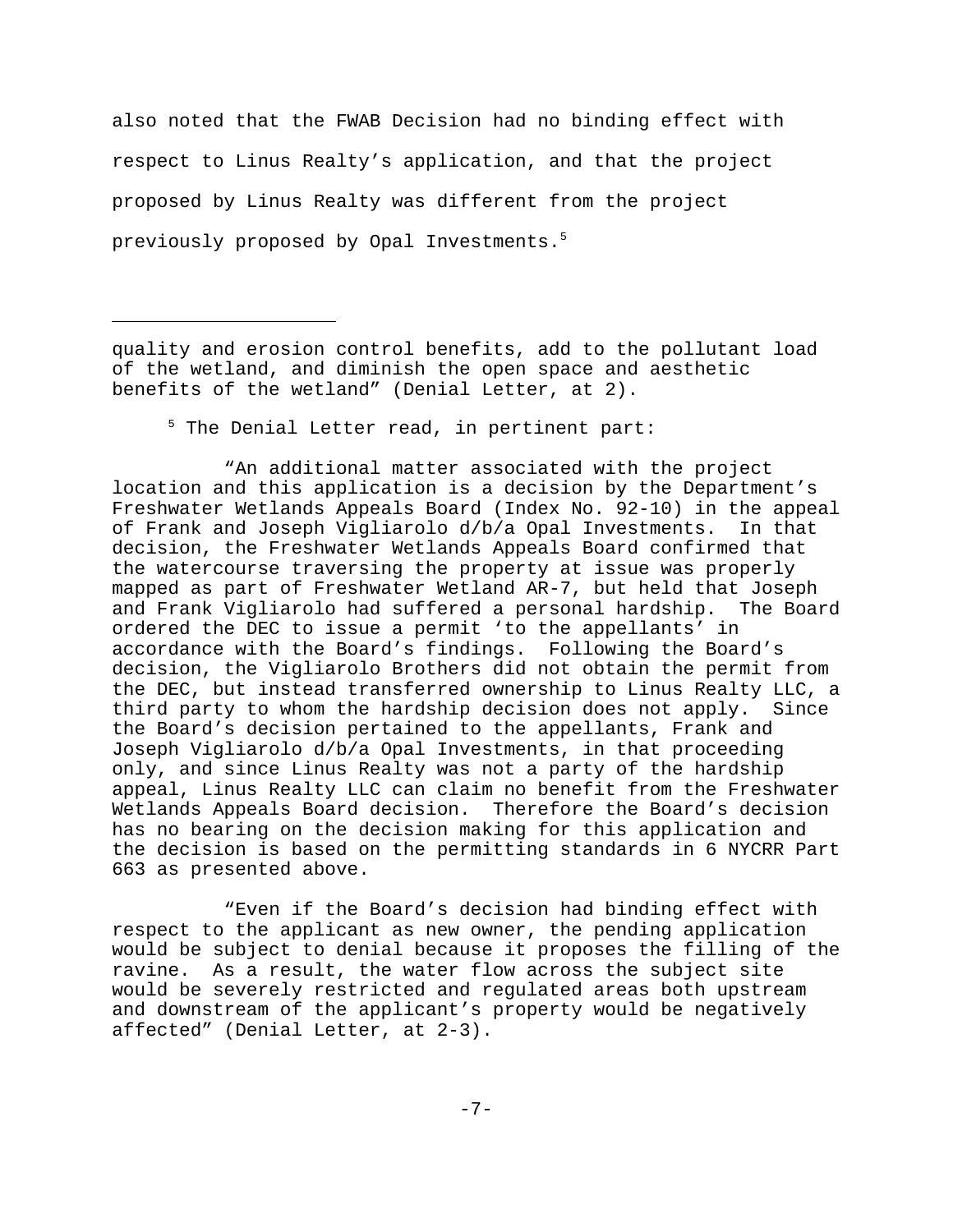Subsequent to the denial of its permit application, Linus Realty requested a hearing and the matter was referred to OHMS and assigned to ALJ O'Connell. Linus Realty moved, pursuant to papers submitted under cover of a letter dated April 19, 2005, for an order without hearing pursuant to 6 NYCRR part 622. In its motion, Linus Realty contended that the FWAB Decision runs with the land, the Department was estopped from denying Linus Realty's permit application, and the Department's denial of its permit application was unwarranted as a matter of law.

Part 622 of 6 NYCRR, upon which Linus Realty based its motion, governs enforcement hearings and is inapplicable to permit application hearings which are governed by 6 NYCRR part 624. However, the ALJ determined that Linus Realty's motion could be considered, pursuant to 6 NYCRR  $624.4(b)(5)(iii)$ , in the issues conference on the permit application (see Issues Ruling, at 1-2). At the issues conference, the ALJ authorized Department staff to file a response to the motion, which Department staff filed under cover of a letter dated September 16, 2005 ("Staff's Memorandum of Law"). A reply memorandum of law dated September 26, 2005 was submitted by Linus Realty.

On November 2, 2005, the ALJ ruled that the FWAB

-8-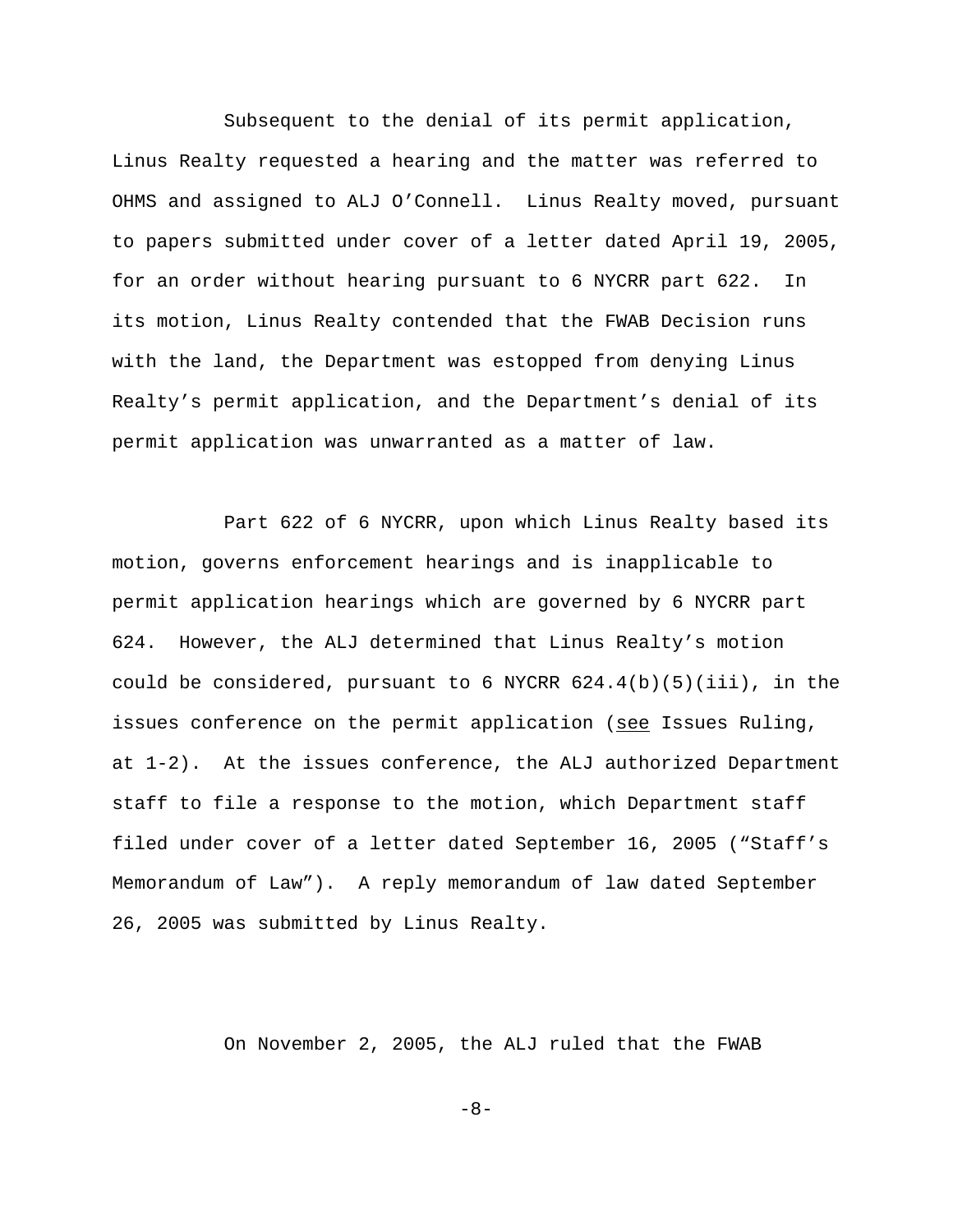Decision did not "run with the land" and that Department staff were not required, pursuant to that decision, to issue a freshwater wetlands permit to Linus Realty (see Issues Ruling, at 11-12). The ALJ also rejected Linus Realty's other arguments including, but not limited to, estoppel (see Issues Ruling, at  $12-14$ ).

# – Appeal

By letter dated November 3, 2005 ("Appeal Letter"), attached to which were various exhibits and supporting documents, Linus Realty appealed the Issues Ruling. Applicant argued that the ALJ erred in determining that the FWAB Decision did not "run with the land" and that Linus Realty could not benefit from that decision (Appeal Letter, at 1). Linus Realty contended that the ALJ also erred "by basing his decision" on ECL 24-1104, which Linus Realty argued was not relevant to whether the FWAB Decision "ran with the land" (id. at 2).

Linus Realty asserted that the ALJ "also erred in requiring DEC to issue the permit based upon DEC's failure to timely deny the application"  $(id.)$ .<sup>6</sup>

<sup>6</sup> This argument is incorrect because the ALJ did not require the DEC to issue the permit based upon DEC's failure to timely deny the application. However, based on the papers submitted by Linus Realty in this proceeding, it appears that Linus Realty may have intended to argue that the ALJ erred in "not" requiring that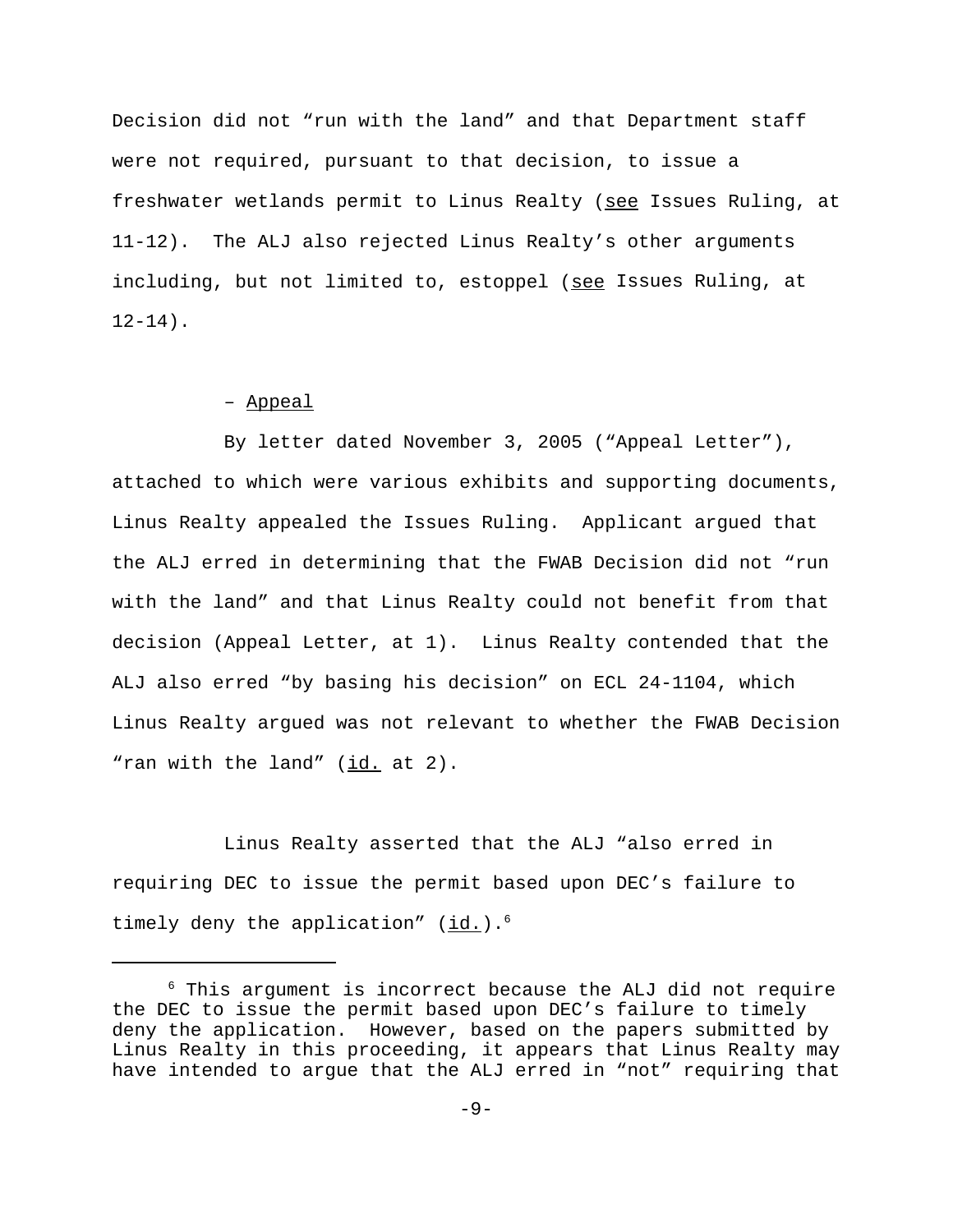Department staff did not reply to the Appeal Letter, although staff previously addressed applicant's arguments in Staff's Memorandum of Law (see also Issues Ruling, at 7-9 [summarizing Department staff's arguments]).

## DISCUSSION

Linus Realty argues that the FWAB Decision, which directed that a freshwater wetlands permit be issued to Opal Investments, "runs with the land" and applies to successive owners. In support of its argument that the FWAB Decision "runs with the land," Linus Realty refers to judicial decisions on various types of real property interests, which it contends are relevant to the present proceeding. These include decisions on variances (Matter of St. Onge v Donovan, 71 NY2d 507 [1988]; Matter of Holthaus v Zoning Bd. of Appeals, 209 AD2d 698 [2d Dept 1994]); easements (Webster v Ragona, 7 AD3d 850 [3d Dept 2004]); and covenants (Neponsit Prop. Owners' Assn. v Emigrant Indus. Sav. Bank, 278 NY 248 [1938], Harrison-Rye Realty Corp. v New Rochelle Trust Co., 177 Misc 776 [Sup Ct 1941]), Stasyszyn v Sutton East Assoc., 161 AD2d 269 [1990], lv denied 86 NY2d 869  $[1995]$ ); in addition to zoning cases (e.g., Matter of Dexter v Town Bd. of Town of Gates, 36 NY2d 102 [1975]).

Department staff issue the permit.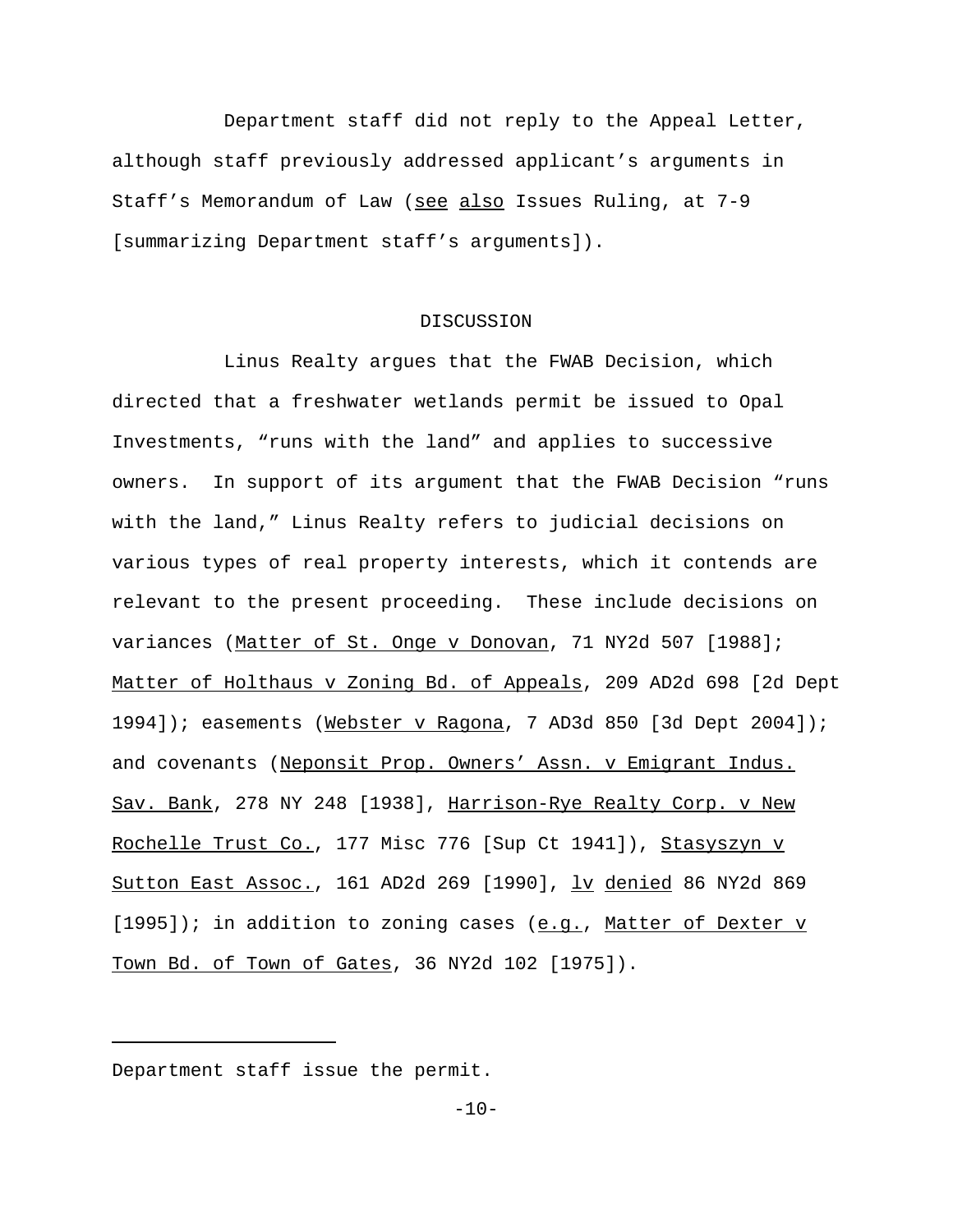Based on my review of the record including but not limited to the papers submitted on Linus Realty's motion, I affirm the ALJ's determination that the FWAB Decision does not "run with the land."

### Summary of Conclusions

Linus Realty's argument is based on several incorrect assumptions. First, the Department's permit system to preserve and protect freshwater wetlands is based on the police powers of the State and is not simply a construct equivalent to variances, easements, or covenants as Linus Realty contends.

Second, following the issuance of the FWAB Decision, Opal Investments did not finish the permit application process and the specific details of its project are unknown. No freshwater wetlands permit was issued to Opal Investments. Accordingly, there is no permit with project specific conditions and mitigation that could be transferred to Linus Realty and upon which Linus Realty can rely for its project proposal.

Moreover, the transfer of permits are subject to the discretion of the Department, and are not automatic. Treating the FWAB Decision as a permit that could be transferred by Opal Investments to Linus Realty deprives the Department of its

-11-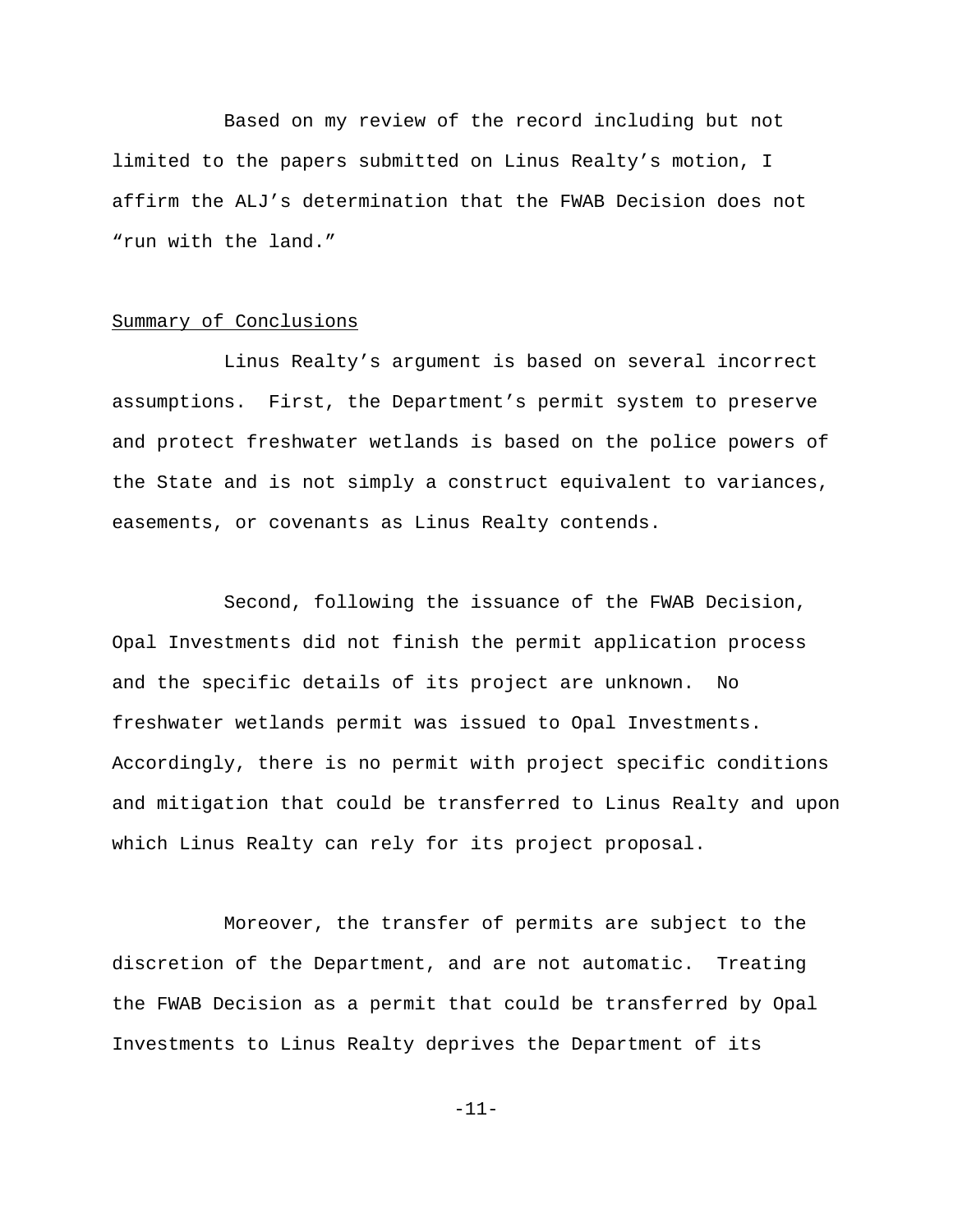exercise of discretion over permit transfers. In addition, the FWAB Decision is directed to Opal Investments, and does not benefit any other party or any successor to Opal Investments.

Finally, based on the application materials including but not limited to site plans, Linus Realty's project is different from the sketchy proposal offered by Opal Investments, and Linus Realty's project would pose greater adverse impacts to the site wetlands. Accordingly, Linus Realty's proposal is not consistent with the findings of the FWAB Decision and cannot benefit from that decision.

## Transferability of the FWAB Decision

The State Legislature has enacted legislation authorizing the Department's Commissioner to issue permits and licenses for the protection and management of the environment of the State (see generally ECL 3-0301). With respect to freshwater wetlands, the Legislature has declared it to be the public policy of the state "to preserve, protect and conserve freshwater wetlands and the benefits derived therefrom, to prevent the despoliation and destruction of freshwater wetlands, and to regulate use and development of such wetlands to secure [their] natural benefits" (ECL 24-0103).

-12-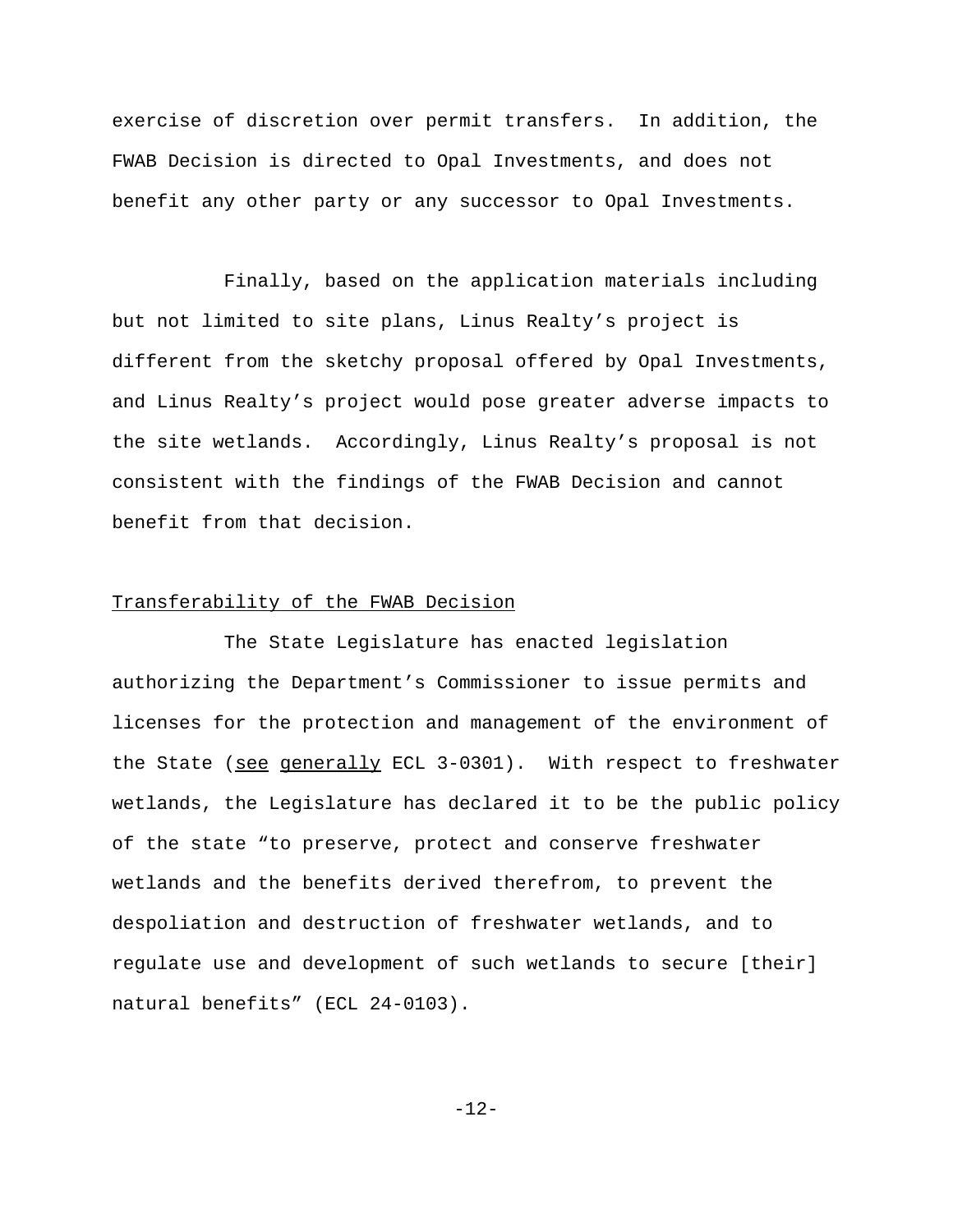Pursuant to the State's police powers, the Legislature has established a permit system to address activities relating to freshwater wetlands (see ECL 24-0701, 24-0703, & 24-0705; see also J Nolon, "Smart Growth, Wetlands Protection Invites Reflection on Federal Law," NYLJ, August 16, 2000 [New York has used its police powers to establish a wetlands protection permit system]).

The freshwater wetland permits that the Department issues are not a function of zoning, or equivalent to variances, easements or covenants as Linus suggests, $^7$  but are an exercise of

Linus Realty refers to at least two decisions that discuss the factors which determine whether a property interest is personal or runs with the land, but neither test is applicable or satisfied here (see Stasyszyn v Sutton East Assoc., 161 AD2d 269,  $271-272$  [ $1^{st}$  Dept 1990][listing as one factor in determining if a covenant restricting real property is personal or runs with the land whether the parties intended its burden to attach to the servient parcel and its benefit to run with the dominant estate, but there is no servient parcel and dominant estate in this matter]; Neponsit Prop. Owners' Assn. v Emigrant Indus. Sav. Bank, 278 NY 248 [1938][test for covenant includes intention of parties as to whether covenant should run with land, but no such intent has been expressed in this matter]).

In an affirmation dated July 20, 2004, submitted in support of Linus Realty, Matter of Weinrib v Weisler, 33 AD2d 923 (2d

 $7$  Linus Realty cites various rules applicable to easements, covenants, variance and zoning, but fails to demonstrate any applicability to the FWAB Decision. For example, easements relate to the use of the land of another for some purpose (Nature Conservancy v Congel, 253 AD2d 248, 252  $[4<sup>th</sup>$  Dept 1999]). The FWAB Decision directing that a permit be issued to Opal Investments does not relate to any right to use in some way the land of another.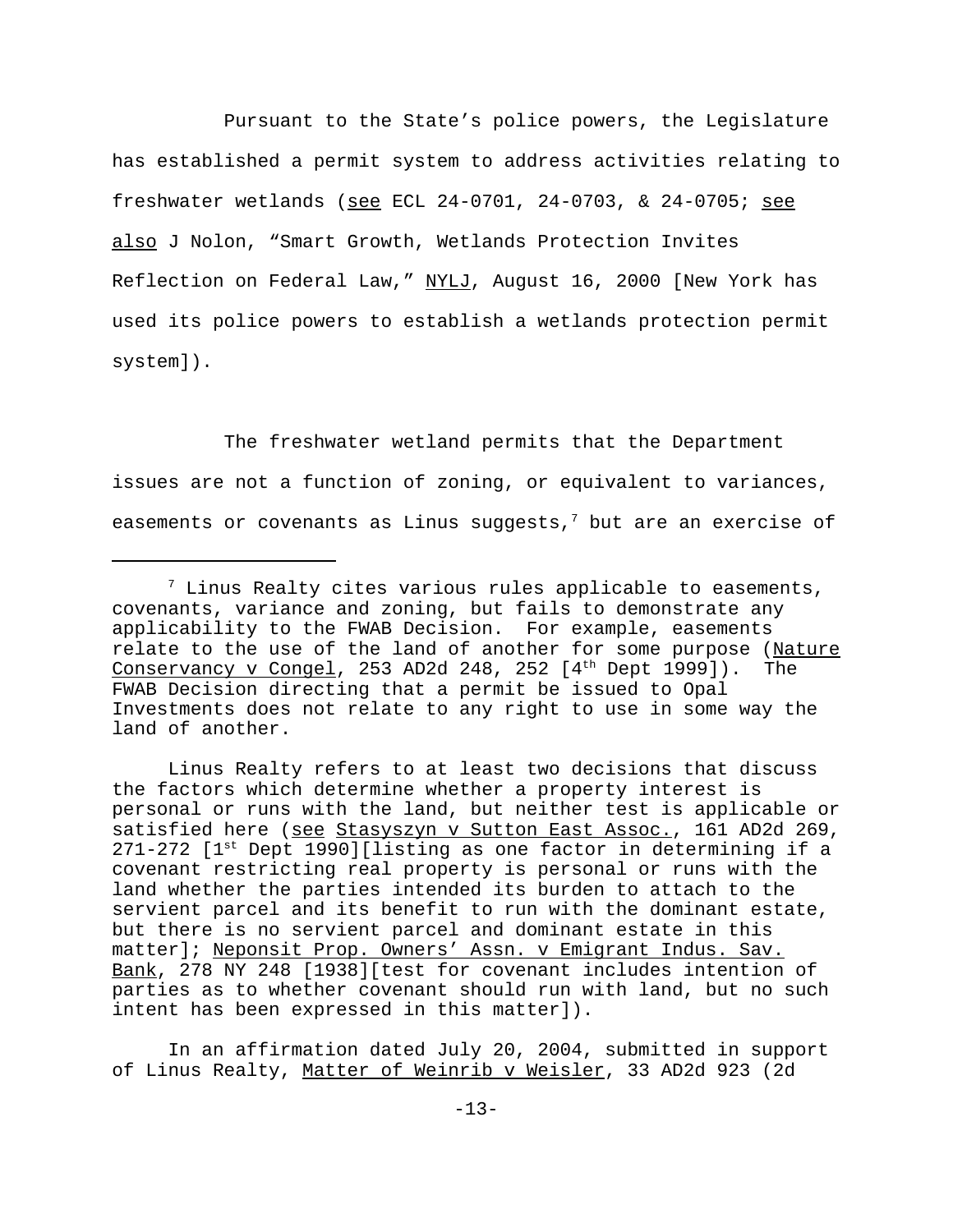the State's powers implemented through article 24 of the Environmental Conservation Law (see, e.g., Matter of Frank Zaccaro, ALJ Hearing Report, at 11 [State regulation of freshwater wetlands is not a zoning matter], adopted by Order of the Commissioner, August 24, 2000). The freshwater wetland permits that the Department issues for these type of development projects are site and project specific and incorporate conditions and mitigation measures to address potential impacts to the freshwater wetland of concern.

As the record indicates, Opal Investments never finished the permit application process. Because development plans were not finalized, appropriate permit conditions and mitigation measures could not be established (see, e.g., Staff's Memorandum of Law, at 2 & Exhibit 1 thereto). Decisions of the FWAB which direct, pursuant to ECL 24-1104, that a permit be issued, contemplate that an applicant's plans will be sufficiently developed to serve as a basis for establishing appropriate permit terms, including mitigation (see, e.g., Smith

Dept), aff'd, 27 NY2d 592 (1970) is cited for the principle that "[t]he purpose of zoning is to regulate the use of land, irrespective of who may be the owner of the land"  $(id.)$ . In Weinrib, a prohibition against the assignment of building permits, being a function of zoning, was held to be unconstitutional as an attempt to control ownership and transference of property. However, what is at issue in the pending matter is not zoning, but the preservation and protection of freshwater wetlands.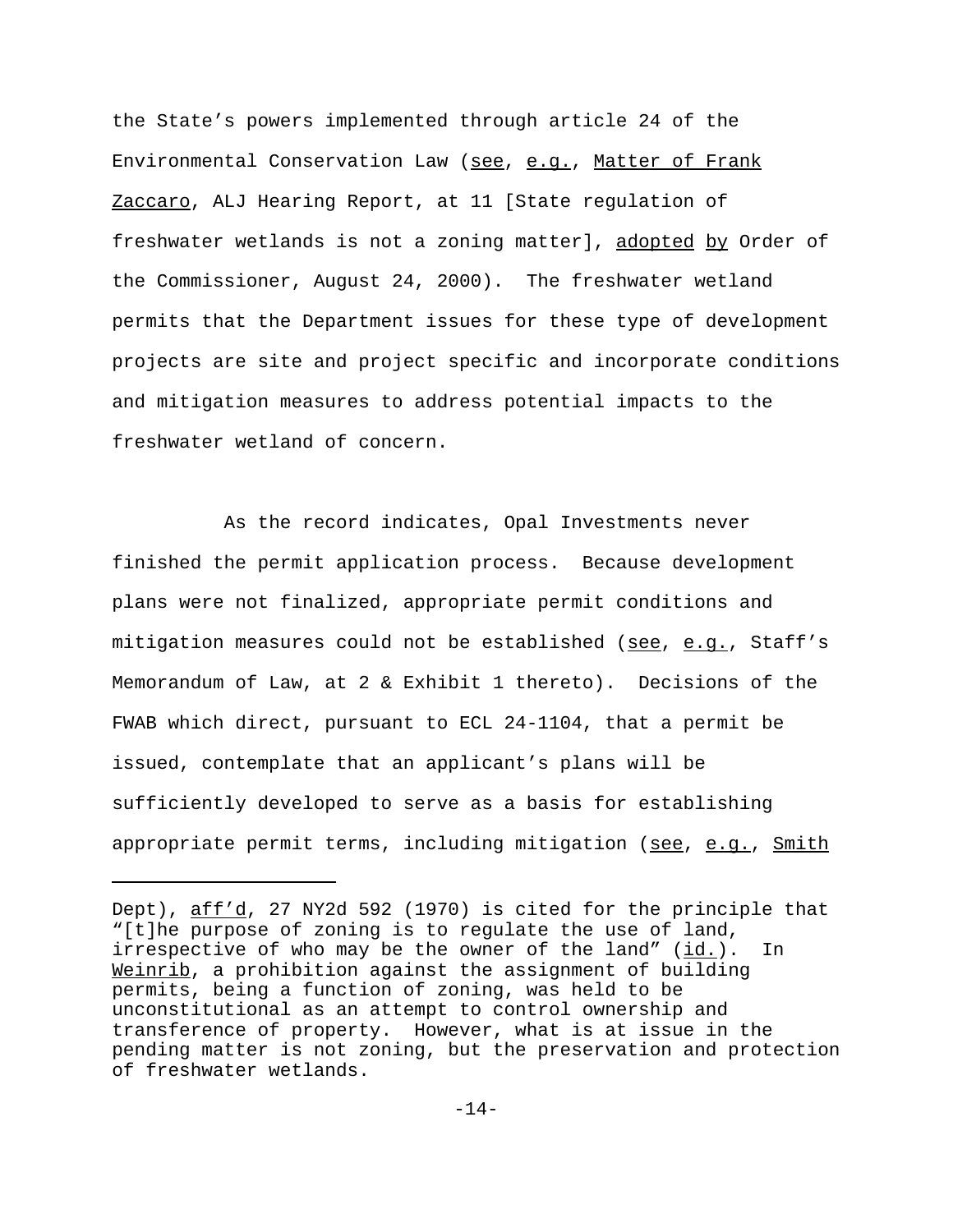v Jorling, Fresh Wet App Bd, Order and Decision, June 28, 1990 [directing the Department to issue a permit to appellant in a proceeding pursuant to ECL 24-1104, "subject to reasonable and good faith mitigating conditions the [Department] may impose"]; Vitale v Jorling, Fresh Wet App Bd, Order and Decision, October 11, 1989 [same]). In this instance, the permit application process never reached the stage where Department staff could prepare project and site specific permit terms and conditions.

Because Opal Investments failed to follow through on the permit application process, no project specific permit was issued. Thus Opal Investments had no permit to transfer to Linus Realty so that Linus Realty could commence site development. Moreover treating the FWAB Decision as a permit transferred by Opal Investments to Linus Realty would deprive the Department of its authority over such transfers, which are subject to the Department's discretion. The acquisition of, or obtaining rights to use, a facility or property does not provide a new owner, lessee, operator or applicant access to permits held by the former legally responsible party as a matter of right (see DEC Program Policy, "Transfer of Permits and Pending Applications," DEP  $01-1$ , at 3; see also 6 NYCRR  $621.13$ ).<sup>8</sup>

<sup>8</sup> The Department's Enforcement Guidance Memorandum on Record of Compliance dated March 5, 1993 also demonstrates the discretion that the Department exercises in issuing permits.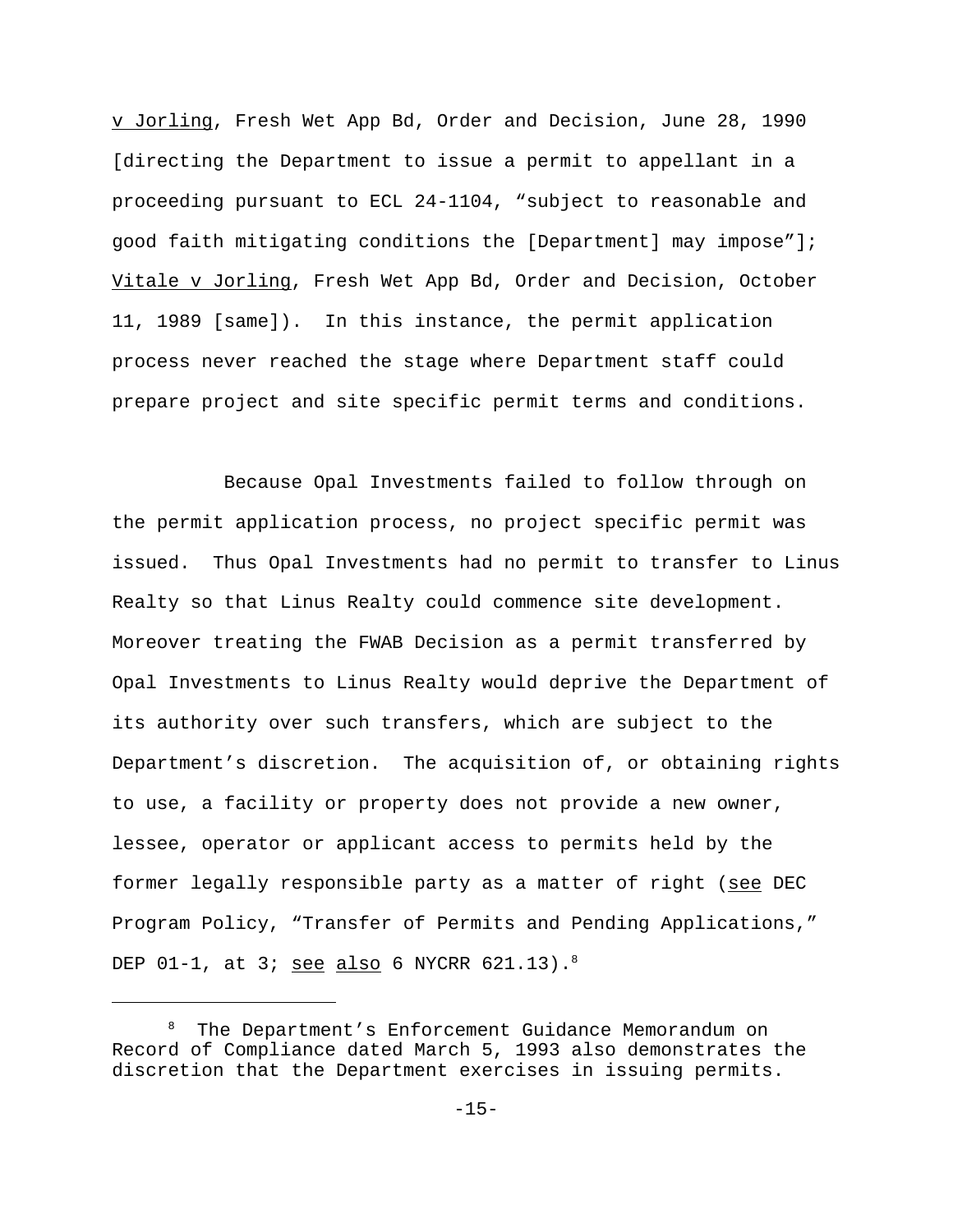Furthermore, although FWAB ordered the Department to issue a permit to Opal Investments consistent with its findings, nothing in the FWAB Decision states that a permit should be issued to any other party. Linus Realty was not a party to the Opal Investments' proceeding. Moreover, nowhere in the FWAB Decision is it stated that the decision "runs with the land," or that it can be relied upon by, or conveys any rights to, a successor to Opal Investments.

In addition, ECL 24-1104, pursuant to which the Opal Investments' proceeding before FWAB was conducted, does not extend relief to successors of the affected property owner. The statute and legislative intent "both point to a desire to provide a remedy only to the owner of the affected property" and the statute is to be narrowly construed (Cohn v Freshwater Wetlands Appeals Bd., 150 Misc2d 807, 810 [Sup Ct, Richmond County 1991]); Matter of Jorling v Freshwater Wetlands Appeals Bd., 160 Misc2d 137, 140 [Sup Ct, Richmond County 1994]["eminently clear that the intention was to grant jurisdiction over a limited class of cases"]; Matter of McErlean v Freshwater Wetlands Appeals Bd., 230 AD2d 798 [2d Dept 1996][contract-vendee not a "landowner"

Pursuant to that guidance, the Department undertakes an evaluation of an applicant's suitability and fitness for holding a permit (see also Matter of Bio-Tech Mills, Inc. v Williams, 105 AD2d 301 [3d Dept], affd for the reasons stated by the majority below, 65 NY2d 855 [1985]).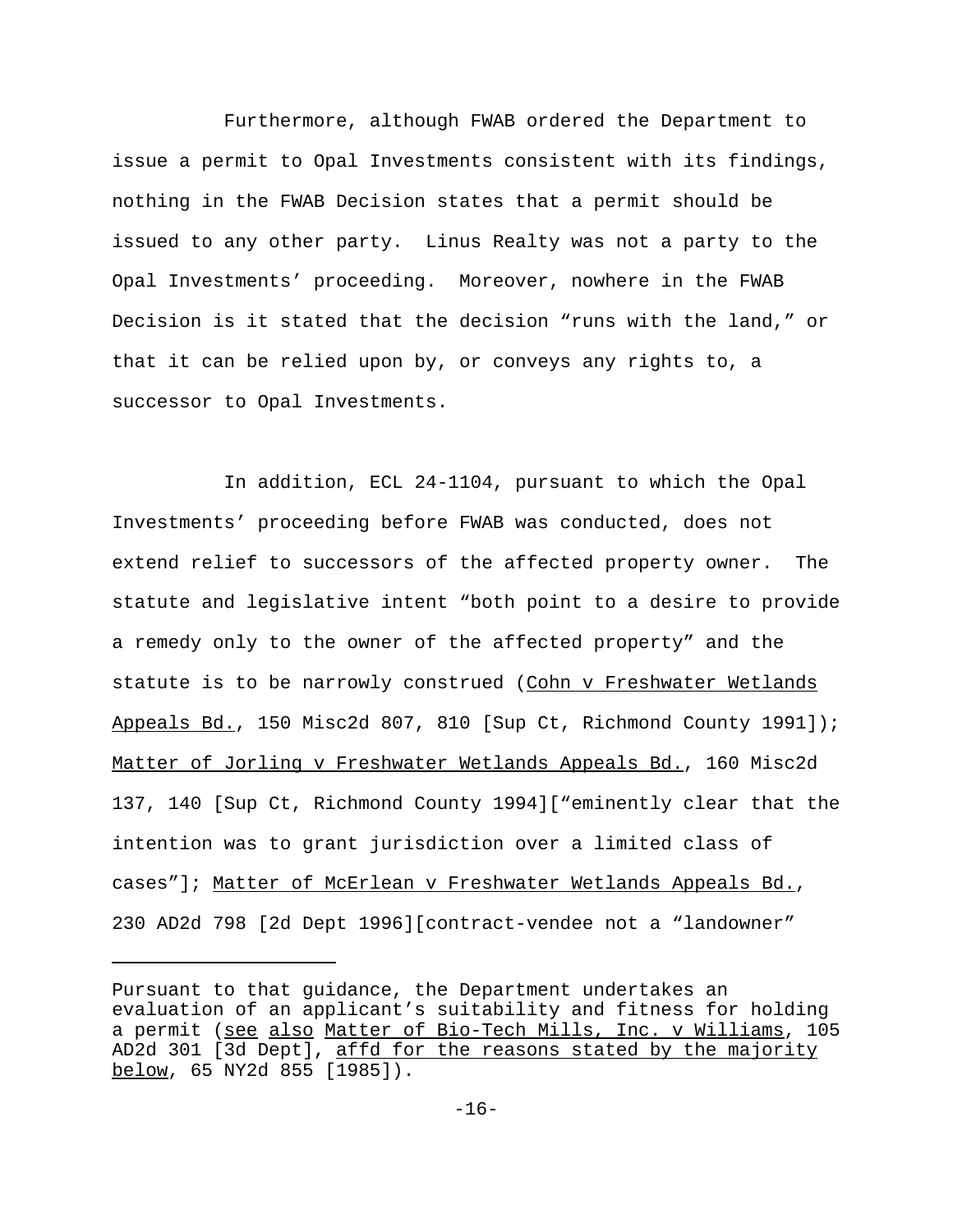within the meaning of ECL 24-1104]).

ECL 24-1104, which expired in 1992, provided that those seeking relief must have owned the property in question on January 1, 1987 (see ECL 24-1104[1]; see also Matter of Jorling v Freshwater Wetlands Appeals Bd., 147 Misc2d 165, 171-172 [Sup Ct, Richmond County 1990]). In addressing requests for relief, FWAB has concluded that hardship must relate to the mapping process and that the standard to be applied requires that "some form of reliance had taken place" (Jorling, 147 Misc2d at 172; see also id. at 172-173 [describing four specific situations that could give rise to an undue or unnecessary hardship as determined by FWAB]; Crispi v Jorling, Fresh Wet App Bd, Order and Decision, January 25, 1996 [demonstration of constructive or actual reliance on 1981 wetland map must be shown]).

Opal Investments acquired the property in the 1960's and relied on the fact that no State-regulated wetlands had been identified on the site in the initial mapping in 1981. However, as a result of the later mapping, its plans for the proposed development of the site were affected. Based on the record before it, FWAB found Opal Investments to be within the class of affected landowners entitled to relief pursuant to ECL 24-1104.

-17-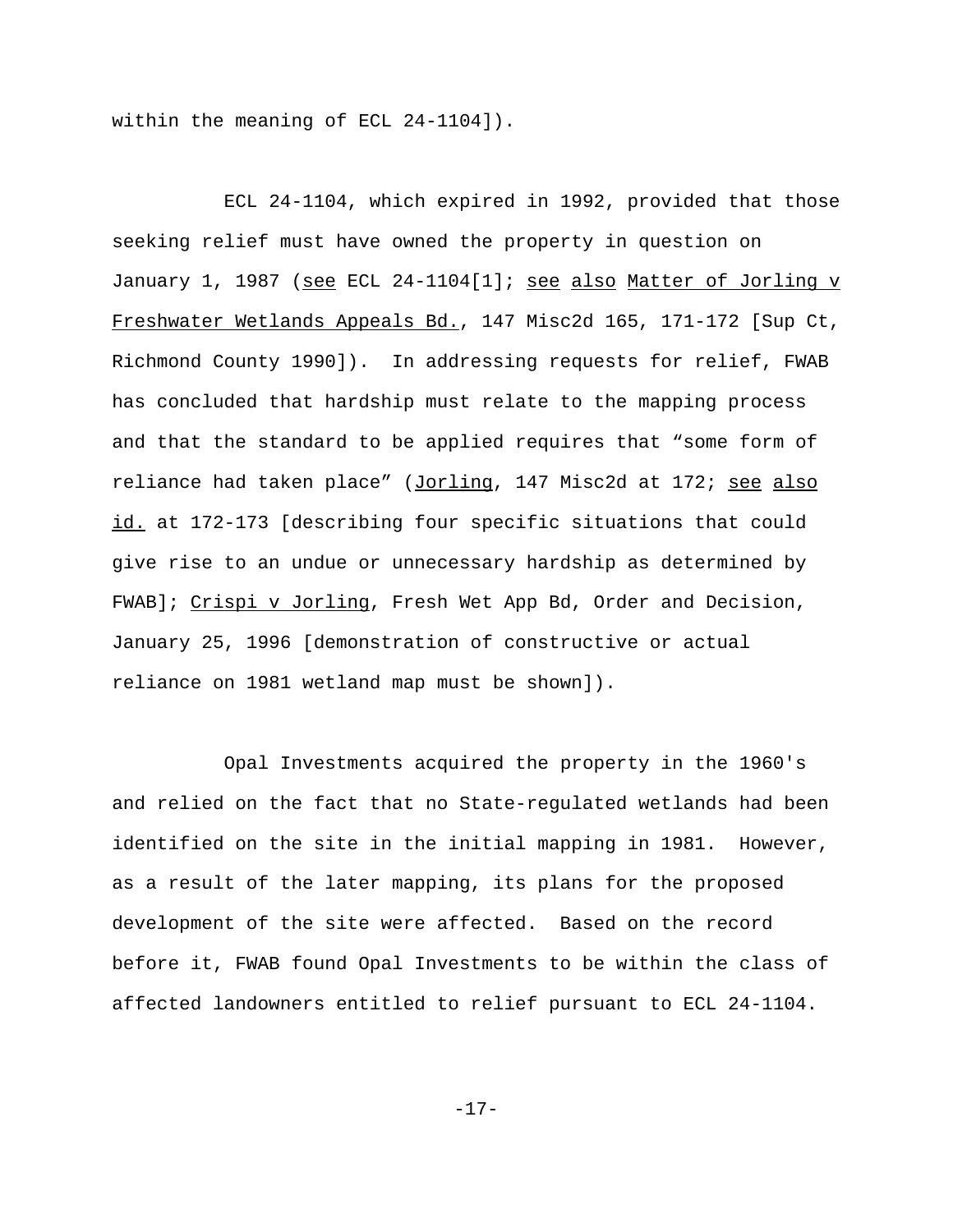Linus Realty, however, is not in the same class of property owner as Opal Investments. Linus Realty did not own the property at the time of the initial or the later mapping of wetlands in Richmond County. In fact, by the time Linus Realty acquired the site in 2003, the freshwater wetland map for Richmond County had been filed for approximately sixteen years. Linus Realty was on notice of the existence of freshwater wetlands on the property at the time it acquired the site in 2003 (see Ferdinando Affidavit, ¶ 6 [knowledge of FWAB Decision at the time of purchase]). Linus Realty's position is no different from any other landowner in the State on whose property mapped freshwater wetlands are located.

Although Opal Investments initially appealed the designation of freshwater wetlands on the site, it withdrew that appeal. Accordingly, the FWAB did not consider whether to delete the State-regulated wetlands on the site from the State wetland map for Richmond County ("demapping"). Opal Investments chose what relief it wanted to pursue and did not seek, and was not granted, the authority to undertake any type of activity on the site. As a result of its seeking only a permit, the site remained subject to freshwater wetlands permitting requirements. It is with these requirements that Linus Realty or any other successor must comply.

-18-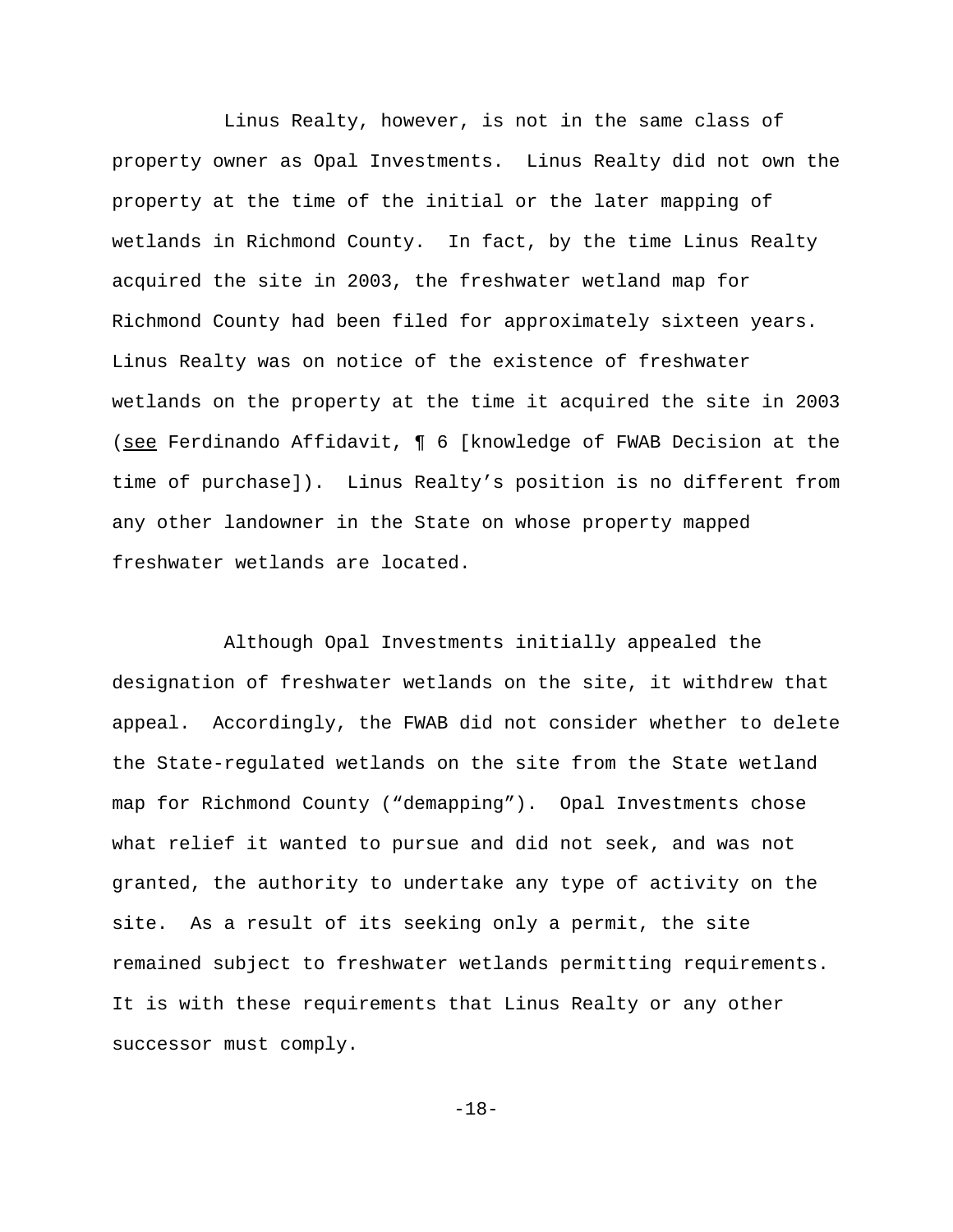Finally, the record indicates that the development proposal advanced by Linus Realty is different from Opal Investment's proposal, and would potentially result in significantly greater impacts on the site's freshwater wetlands. Opal Investments was planning to ensure that wetland segments of Class I wetland AR-7 would continue to be replenished with water by providing appropriate piping of the onsite water course. The value of this water course was expressly recognized in the FWAB Decision (see FWAB Decision, at 9).

Linus Realty, although suggesting that it may pipe the water course (see Applicant's Reply Memorandum of Law dated September 26, 2005, at 5),<sup>9</sup> proposes to fill the ravine in which the water course is located (see, e.g., Issues Ruling, at 8-9; Permit Application of Linus Realty dated July 28, 2003). Department staff's Denial Letter noted the adverse impacts of Linus Realty's proposal to fill the ravine, including "severely" restricting the water flow across the site and negatively impacting upstream and downstream wetland areas (Denial Letter, at 3). A Department staff memorandum addressing

<sup>&</sup>lt;sup>9</sup> The site plan dated July 24, 2003 and revised December 9, 2003 that Linus Realty submitted does not provide specific details for such piping nor were any such details provided at the issues conference. The only reference in applicant's reply memorandum of law is to a general comment that is contained in applicant's December 14, 2003 response to the Department's notice of incomplete application dated September 4, 2003.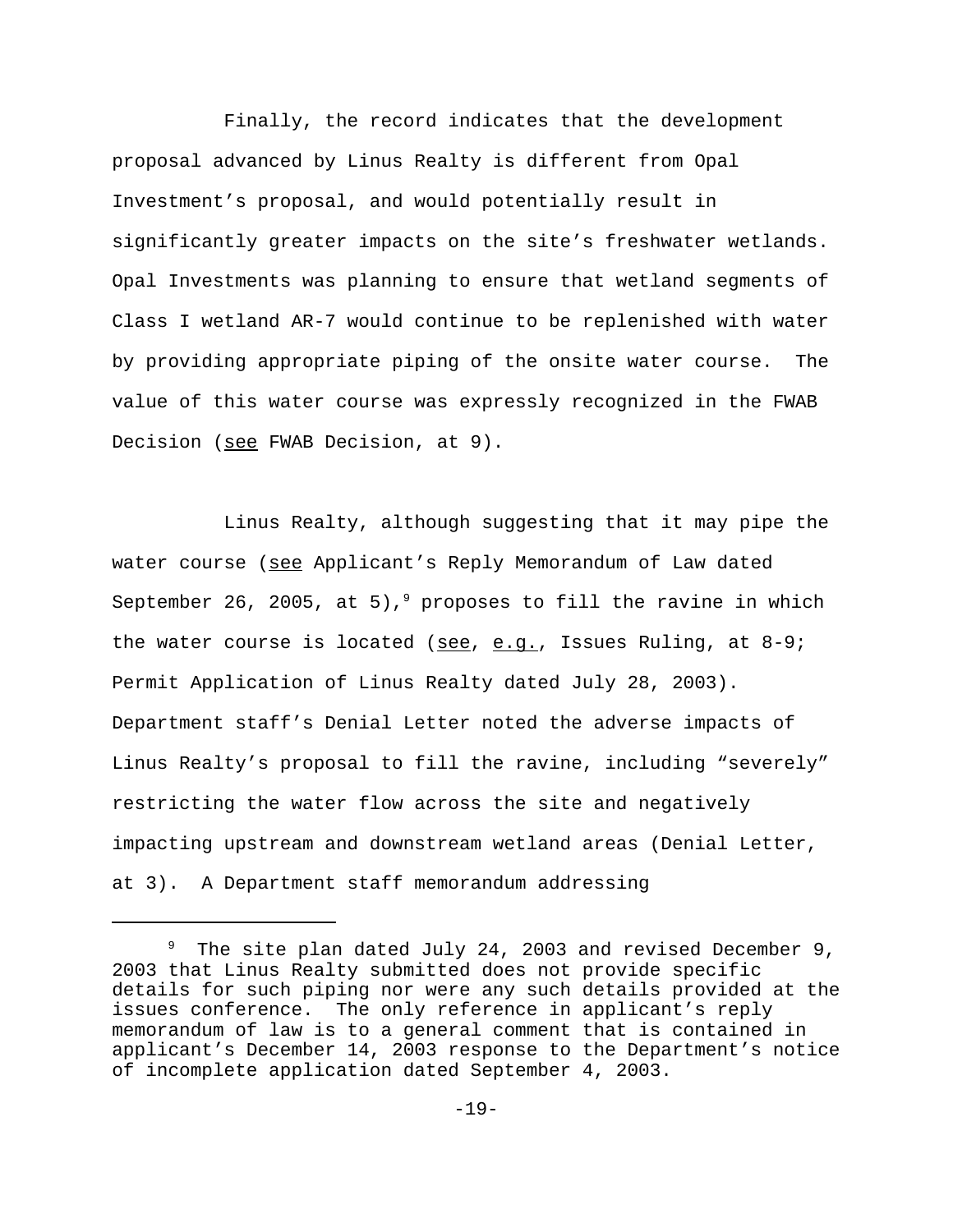environmental issues listed the adverse and significant impacts that would result from Linus Realty's proposed project, including the reduction or elimination of the functions and benefits of the wetland (see Issues Conference Exhibit 3A [Department memorandum dated August 17, 2005 from John F. Cryan to Udo Drescher ("August 2005 Memorandum") ¶¶ 2 & 3]). Even if a permit had been issued to Opal Investments pursuant to the FWAB Decision, it would not be relevant or applicable to the project being proposed by Linus Realty, which contemplates filling the ravine and more extensive impacts to the wetland system. In sum, Linus Realty's proposed project is not "consistent with" the FWAB Decision (FWAB Decision, at 9).

## Other Environmental Review and Permits

In addition, Department staff concluded that Linus Realty's proposed placement of fill on the site constitutes a regulated activity pursuant to title 5 of ECL article 15 and 6 NYCRR 608.5, which requires a stream disturbance permit, in addition to a water quality certification (see 6 NYCRR  $608.9$ ). Linus Realty contends that, because of the FWAB Decision, its project need not satisfy other ECL permit requirements or the environmental review process established pursuant to ECL article 8 (State Environmental Quality Review Act ["SEQRA"]).

 $-20-$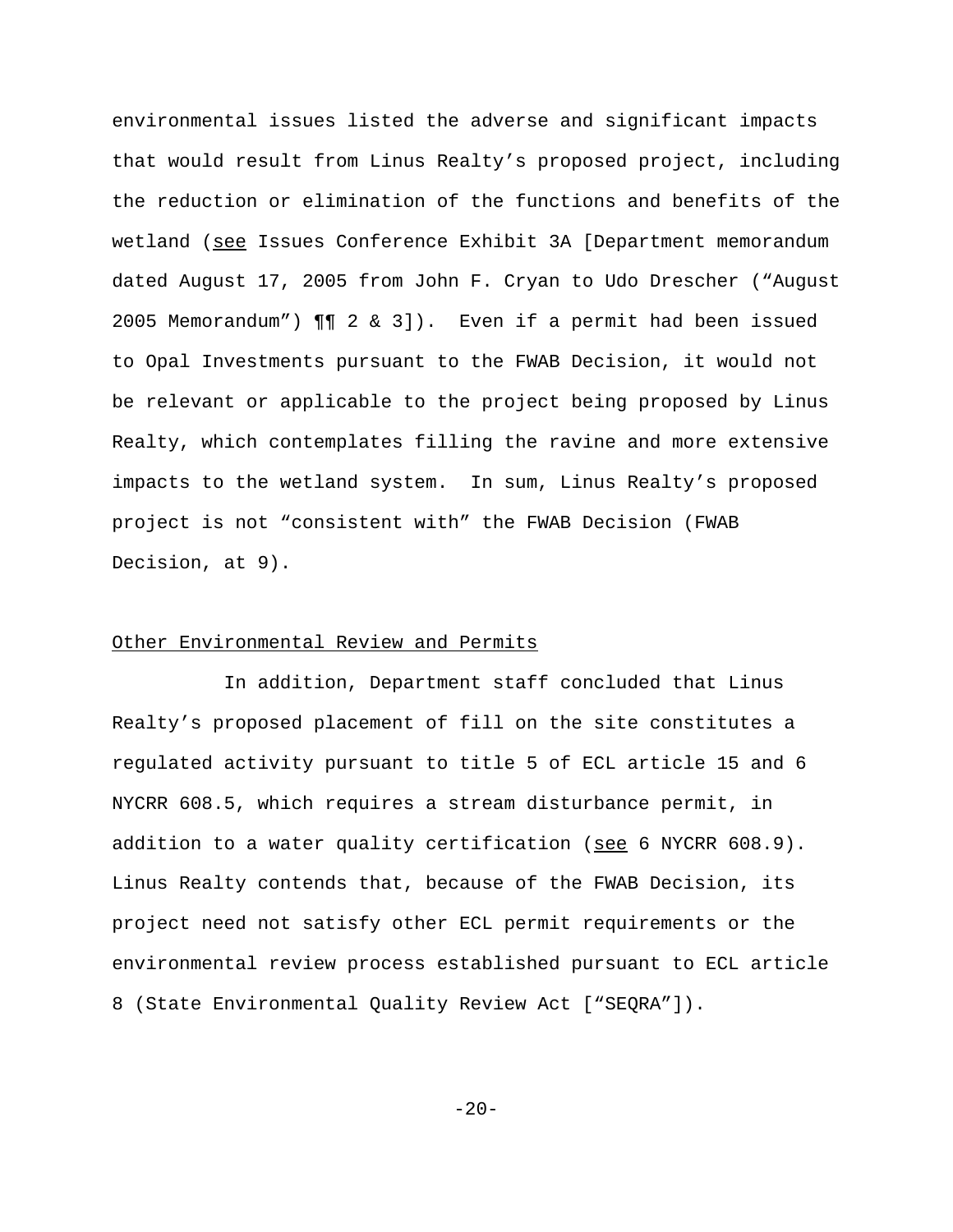Linus Realty's contention relating to other Department approvals is baseless. The statutory jurisdiction of the FWAB is limited to a review of freshwater wetland determinations and decisions pursuant to ECL article 24 (see ECL 24-1103[1][c] and [d]). Permits and approvals required by other articles of the ECL are outside of FWAB's purview and must still be met by any applicant. In fact, the FWAB in its decisions has recognized the limits of its jurisdiction and has stated that it does not presume to address the outcome of other environmental or regulatory reviews that may be required for a project (see, e.g., Rabbinical Seminary Yeshiva Ch'San Sofer v Jorling, Fresh Wet App Bd, Decision and Order, January 10, 1991).

Similarly, nothing in FWAB's authorizing legislation authorizes it to override the requirements of SEQRA with respect to permit application reviews, particularly where, as here, a new project is being proposed that has potentially significant environmental impacts. The wetland that Linus Realty would impact is designated as Class I (the highest classification for State freshwater wetlands). Linus Realty's project constitutes a "Type I" action for purposes of SEQRA review, and may require the preparation of an environmental impact statement (see August 2005 Memorandum [listing potentially significant environmental impacts of the Linus Realty proposal, including environmental impacts in

-21-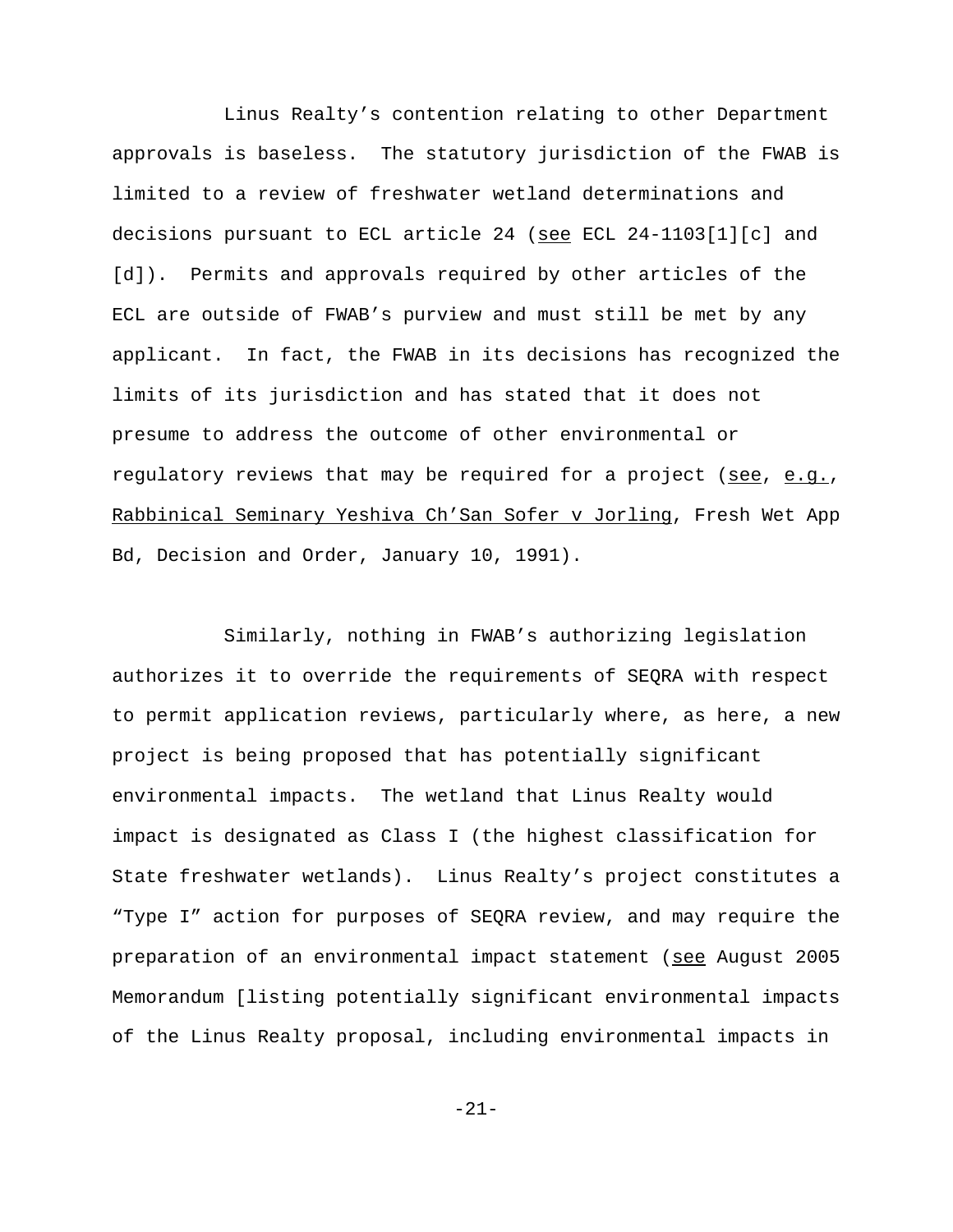addition to impacts on wetlands]).

I also reject Linus Realty's assertion that the Department did not comply with the applicable timeframes as established pursuant to ECL article 70 (Uniform Procedures Act). Based on my review of the record, the discussion in the Denial Letter demonstrates that Department staff complied with the appropriate timeframes (see Denial Letter, at 1; see also letter dated July 8, 2004 from Department staff to applicant's attorney).

Furthermore, based on this record including but not limited to the reasons discussed in the Issues Ruling, Linus Realty's argument that the doctrine of collateral estoppel precludes the Department from denying its permit application is meritless (see, e.q., Issues Ruling, at 12-13).

To the extent that Linus Realty has raised other arguments in support of its appeal, they have been considered and rejected.

-22-